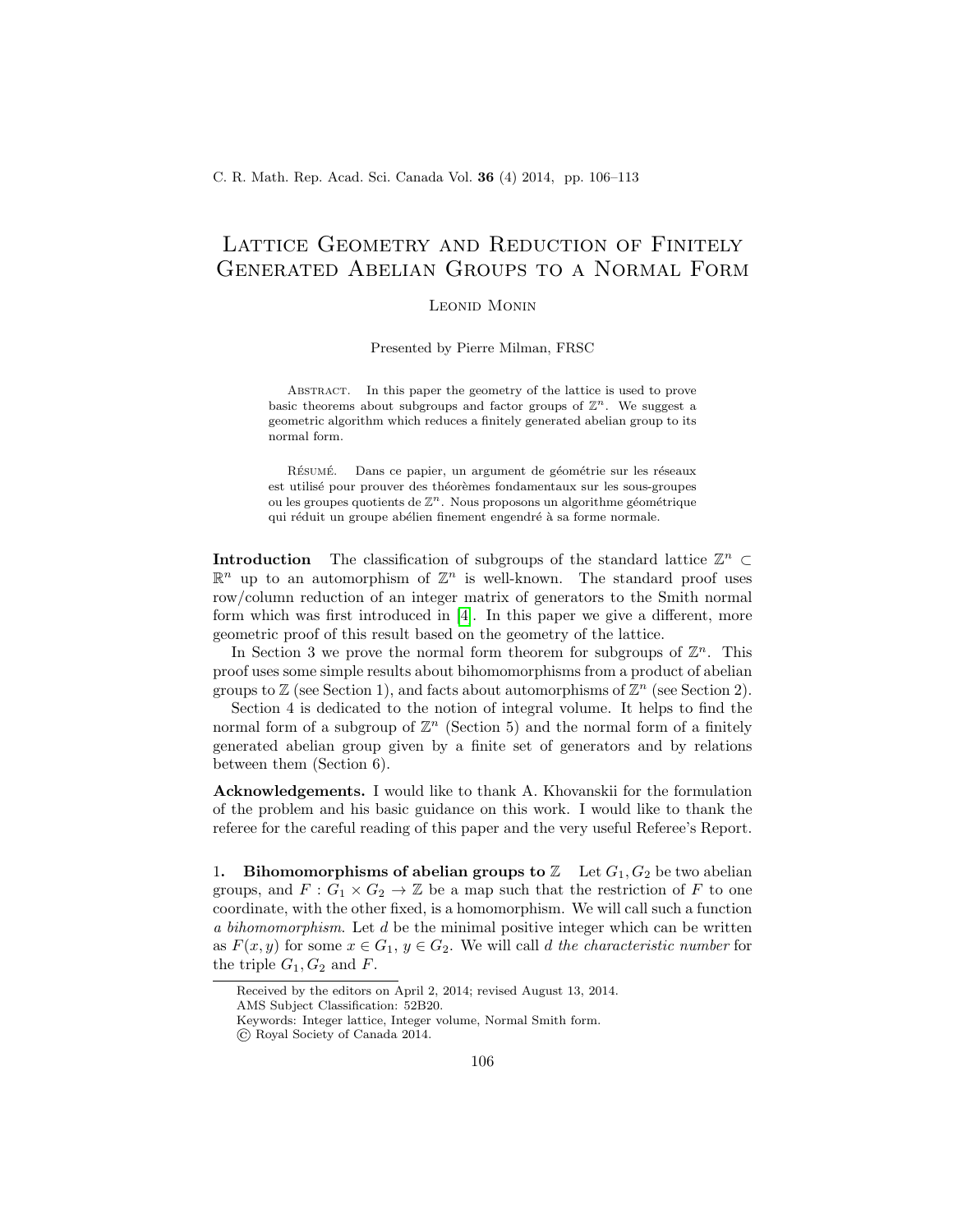#### ABELIAN GROUPS 107

THEOREM 1.1. Any value  $F(x, y) \in \mathbb{Z}$  is divisable by d.

PROOF. We prove the theorem in a few steps.

- 1. We say that the element  $x_0 \in G_1$  is *extreme* if there exists some  $y(x_0) \in G_2$ such that  $F(x_0, y(x_0)) = d$ . If  $x_0 \in G_1$  is extreme, then the number  $F(x_0, y)$ is divisible by d for any  $y \in G_2$ . Indeed, the set of elements  $F(x_0, y)$  forms the subgroup of  $Z$  which contains  $d$ , but doesn't contain any number  $z$  such that  $0 < z < d$ .
- 2. Extremality of elements  $y \in G_2$  is defined similarly. As before, if  $y_0 \in G_2$  is extreme, then the number  $F(x, y_0)$  is divisible by d for any  $x \in G_1$ .
- **3.** If F is not everywhere zero, then extreme elements from  $G_1$  generate it. Indeed, let  $F(x_0, y_0) = d$ . Then, due to 1,  $F(x, y_0) = kd$ ,  $k \in \mathbb{Z}$ , for any  $x \in G_1$ . Then  $F(x - (k-1)x_0, y_0) = kd - (k-1)d = d$ , which means that the element  $z = x - (k-1)x_0$  is extreme. But  $x = z + (k-1)x_0$ , which is the sum of two extreme elements.

The theorem follows immediately from 1 and 3.  $\Box$ 

COROLLARY 1.2. Let  $J_1 \supset J_2 \supset \cdots \supset J_k$  be a chain of subgroups of  $G_1$ . Let  $d_i$ be the characteristic number for the triple  $J_i$ ,  $G_2$  and F. Then,  $d_{i+1}$ :  $d_i$  for any  $i = 1, 2, \ldots, k - 1.$ 

PROOF. The proof is an iterative application of Theorem 1.1 to the groups  $J_1, \ldots, J_{k-1}.$ 

We will say that the pair of elements  $(x_0, y_0) \in G_1 \times G_2$  is F-conjugated for  $G_1$  and  $G_2$ , if  $F(x_0, y_0) = d$ .

PROPOSITION 1.3. For any pair of F-conjugated elements  $(x_0, y_0)$  the group  $G_1$ is a direct sum of subgroups  $(x_0)$  and  $G_1(y_0)$ , where  $(x_0)$  is generated by  $x_0$ , and  $G_1(y_0)$  consists of elements  $x \in G_1$  such that  $F(x, y_0) = 0$ .

**PROOF.** The intersection of the subgroups  $(x_0)$  and  $G_1(y_0)$  is  $\{0\}$ . Indeed, any non-zero element z of  $(x_0)$  can be written as  $z = mx_0$ , where  $m \neq 0$ . Thus  $F(z, y_0) = md \neq 0$  and  $z \notin G_1(y_0)$ .

If  $x \in G_1$  and  $F(x, y_0) = kd$  (see point 2 from the proof of Theorem 1.1), then  $x = kx_0 + (x - kx_0)$  and  $kx_0 \in (x_0)$ ,  $x - kx_0 \in G_1(y_0)$ .

DEFINITION 1.4. We will call a chain of subgroups  $G_1 = J_0 \supset \cdots \supset J_k$  equipped with sequences of elements  $x_0 \in J_0, \ldots, x_{k-1} \in J_{k-1}$  and  $y_0, \ldots, y_{k-1} \in G_2$  Fcompatible, if the following is true for any  $i = 0, \ldots, k - 1$ :

- (1) the pair  $(x_i, y_i) \in J_i \times G_2$  is F-conjugated for groups  $J_i \subset G_1$  and  $G_2$ ;
- (2)  $J_{i+1} = J_i(y_i)$  (i.e.  $J_{i+1}$  is a subgroup of  $J_i$ , consisting of the all elements  $x \in J_i$  such that  $F(x, y_i) = 0$ ).

The following theorem can be proved by repeated application of Proposition 1.1.

Theorem 1.5 (Decomposition Theorem). For any F-compatible chain, the group  $G_1$  is a direct sum of subgroups  $(x_0), \ldots, (x_{k-1}) \subset G_1$  and the group  $J_k$ .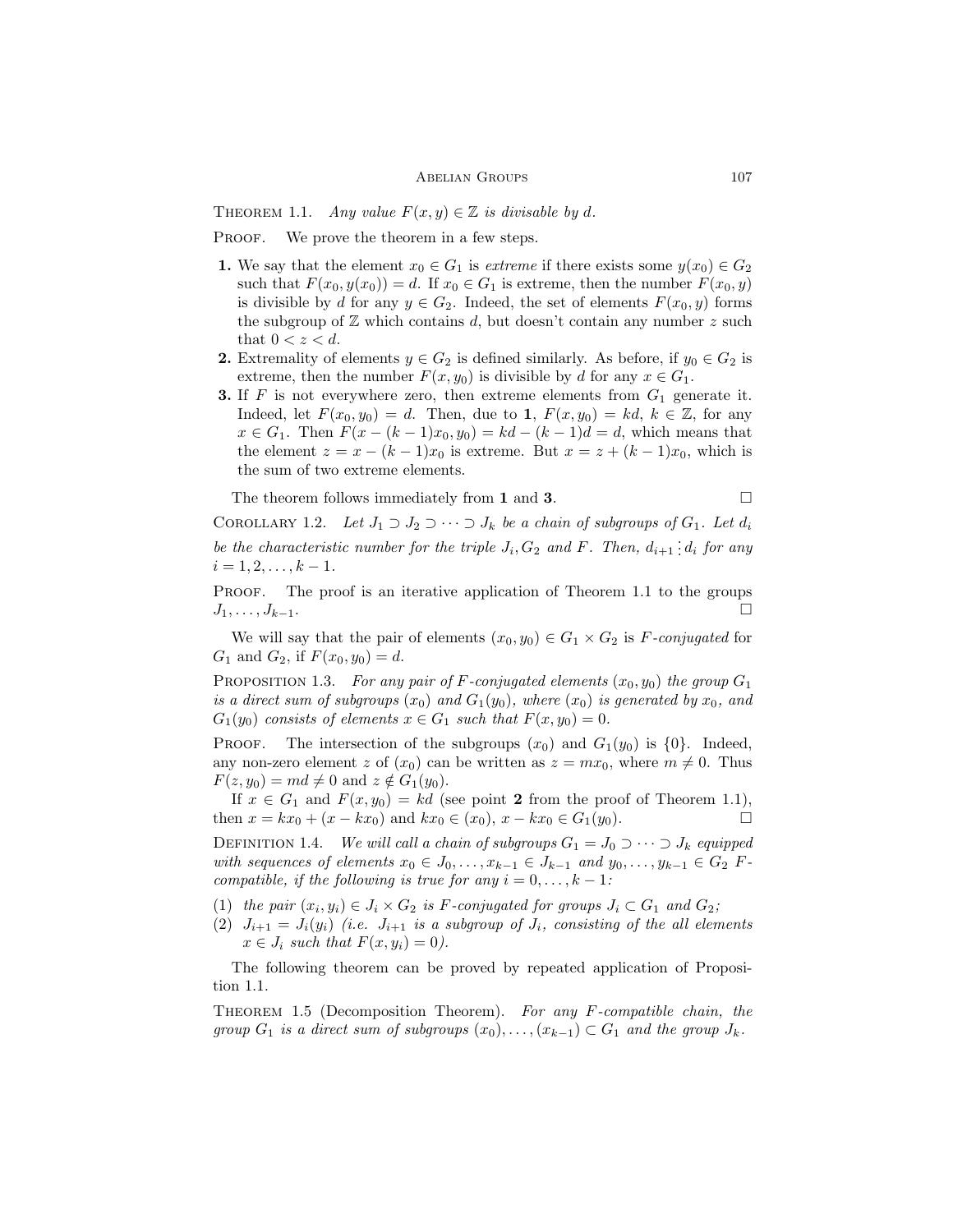2. Rational subspaces of  $\mathbb{R}^n$  and automorphisms of  $\mathbb{Z}^n$  From now on we will deal only with triples  $G_1, G_2$  and F of the following type:

(1)  $G_1$  is a subgroup of the standard integral lattice  $\mathbb{Z}^n$  of  $\mathbb{R}^n$ ;

(2)  $G_2$  is the standard integral lattice  $(\mathbb{Z}^n)^*$  of the dual space  $(\mathbb{R}^n)^*$ ;

(3)  $F(x, y) = \langle x, y \rangle$ , where  $x \in G_1, y \in G_2$ .

Thus the group  $G_2$  and the function F will be fixed, and  $G_1$  will be a subgroup of  $\mathbb{Z}^n$ .

A vector  $v \in \mathbb{Z}^n$  is called *primitive* if the greatest common divisor of the coordinates of  $v$  is 1.

LEMMA 2.1. A vector  $v \in \mathbb{Z}^n$  is primitive if, and only if, there exists a covector  $f_v \in (\mathbb{Z}^n)^*$  such that  $\langle f_v, v \rangle = 1$ .

PROOF. The greatest common devisor of coordinates  $a_1, a_2, \ldots, a_n$  of v is 1, iff there are integers  $k_1, k_2, \ldots, k_n$ , such that  $k_1a_1 + k_2a_2 + \cdots + k_na_n = 1$ . We can take  $f_v = k_1x_1 + k_2x_2 + \cdots + k_nx_n$ .

The following corollary is an immediate consequence of Lemma 2.1.

COROLLARY 2.2. Let  $G_1$  be a subgroup of  $\mathbb{Z}^n$ . Let  $v \in G_1$  be an extreme element and d be the characteristic number for the triple  $G_1$ ,  $(Z^n)^*$  and F. Then the vector  $v/d$  is primitive.

LEMMA 2.3. For any complete flag of rational spaces  $L_1 \subset \ldots \subset L_n = \mathbb{R}^n$ , where dim  $L_i = i$ , there is a basis  $v_1, \ldots, v_n$  of the lattice  $\mathbb{Z}^n \subset \mathbb{R}^n$  such that  $v_1, \ldots, v_i$  is a basis of the group  $L_i(\mathbb{Z}) = L_i \cap \mathbb{Z}^n$  for any  $i = 1, \ldots, k$ .

**PROOF.** For  $n = 1$  there is nothing to prove. Assume that the lemma is proved for any  $n < k$ .

Let  $v_1$  be a primitive vector in  $L_1$  (clearly,  $v_1$  is a basis of  $L_1$  and  $L_1(\mathbb{Z})$ ). There exists  $f_1 \in (\mathbb{Z}^n)^*$  such that  $\langle f_1, x_1 \rangle = 1$ . By Proposition 1.1, for any  $i \leq n$ the group  $L_i(\mathbb{Z})$  is the direct sum of  $L_1(\mathbb{Z})$  and  $L_i(\mathbb{Z})(f_1)$ . Similarly, for any  $i \leq n$ ,  $L_i$  is a direct sum of  $L_1$  and the kernel of  $f_1$  on  $L_i$ .

The required basis for the flag  $L_i \cap (\ker f_1)$  exists by induction.

COROLLARY 2.4. For any k-dimensional rational space  $L \subset \mathbb{R}^n$ , the group  $L(\mathbb{Z})$ is isomorphic to  $\mathbb{Z}^k$ . Moreover, there is a basis  $e_1, \ldots e_n$  of  $\mathbb{Z}^n$  such that  $e_1, \ldots, e_k$ is a basis of  $L(\mathbb{Z})$ .

Lemma 2.3 gives a nice description of the group  $Aut(\mathbb{Z}^n)$  of automorphisms of  $\mathbb{Z}^n$ . This description consists of two parts:

- 1. The group  $Aut(\mathbb{Z}^n)$  acts on the space of complete rational flags and by Lemma 2 this action is transitive.
- 2. The stabilizer of the standard flag is the group of upper triangular integral matrices with 1 or  $-1$  on the diagonal.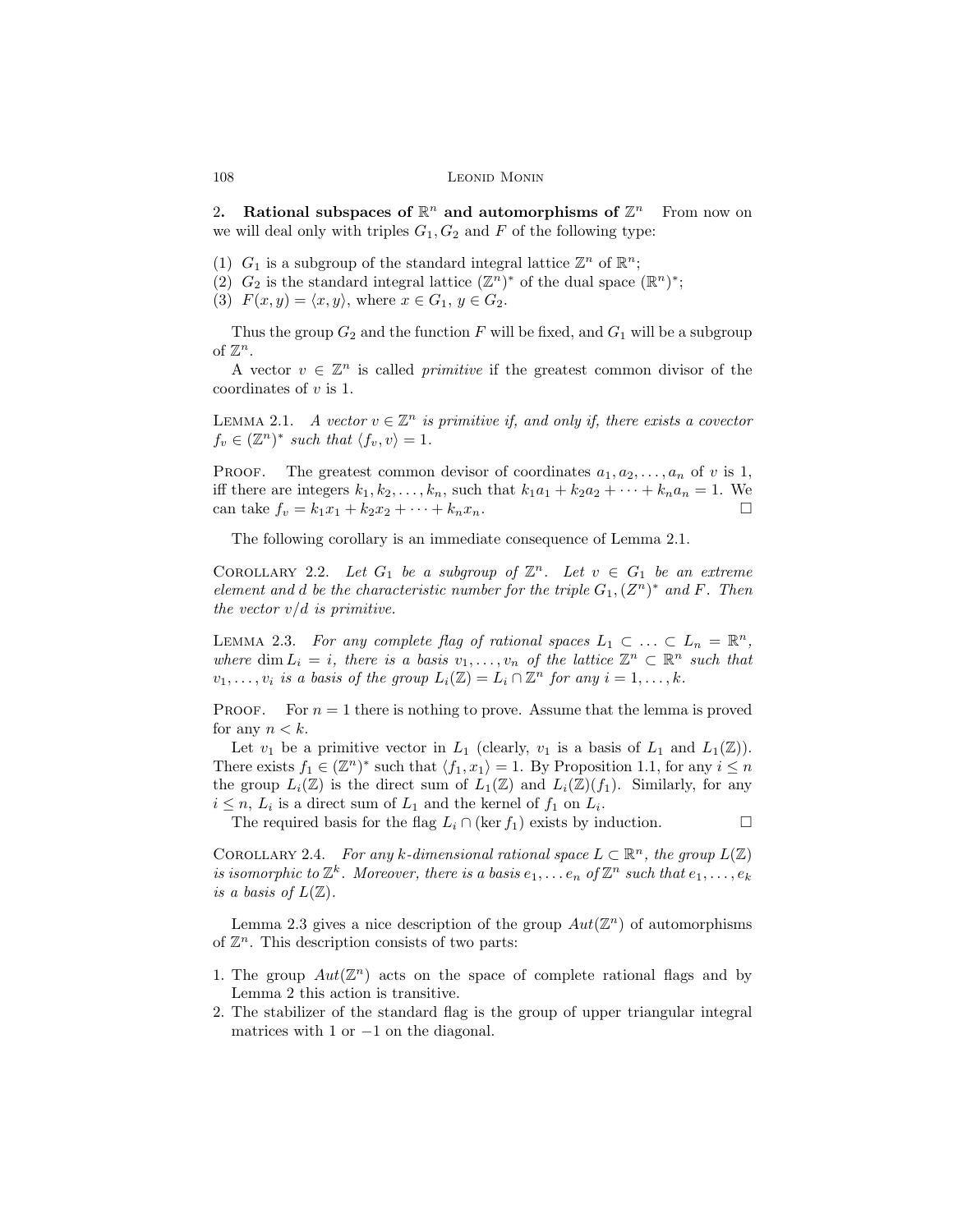#### ABELIAN GROUPS 109

3. Normal form of a subgroup of  $\mathbb{Z}^n$  We say that a subgroup  $G \subset \mathbb{Z}^n$ is in *normal form* with respect to a basis  $e_1, \ldots, e_n$  of  $\mathbb{Z}^n$  if there exist  $k \leq n$ and a collection of integers  $a_1, \ldots, a_k$  such that G is generated by the vectors  $a_1e_1, \ldots, a_ke_k$  and  $a_i$  divides  $a_{i+1}$ , for  $i = 1, \ldots, k-1$ . The sequence  $a_1, \ldots, a_k$ is called the elementary divisors of G.

THEOREM 3.1 (Normal form theorem). Any subgroup  $G \subset \mathbb{Z}^n$  can be reduced to a normal form with respect to some basis of  $\mathbb{Z}^n$ .

PROOF. Let G be any subgroup of  $\mathbb{Z}^n$ . Let  $A_1 = G \supset \cdots \supset A_l \neq 0 \supset A_{l+1} = 0$ be any F-compatible chain equipped with the sequences of elements  $a_1, \ldots, a_l$ and  $c_1, \ldots, c_l \in (\mathbb{Z}^n)^*$ . By the decomposition theorem, G is the direct sum of the groups  $(a_1), \ldots, (a_l)$ .

Let  $d_i$  be the characteristic number of the function  $F(A_i, (\mathbb{Z}^n)^*)$ . The vector  $b_i = \frac{a_i}{i}$  $\frac{di_i}{di}$  is primitive, so  $b_i$  is F-conjugated with  $c_i$  for the pair  $(\mathbb{Z}^n, (\mathbb{Z}^n)^*)$ . Let  $B_1 = \mathbb{Z}^n$  and  $B_{i+1} = B_i(c_i)$ . The chain of groups  $B_1 \supset \cdots \supset B_l$  equipped with the sequences of elements  $b_1, \ldots, b_l$  and  $c_1, \ldots, c_l$  is F-compatible, so  $\mathbb{Z}^n$  is the direct sum of groups  $(b_1), \ldots, (b_l)$  and  $B_{l+1}$ . Let  $b_{l+1}, \ldots, b_n$  be the extension of  $b_1, \ldots, b_l$  to the basis of  $\mathbb{Z}^n$ .

The group G is generated by the vectors  $a_1 = d_1b_1, \ldots, a_l = d_l b_l$ , and as  $d_{i+1}$ :  $d_i$ , for any  $i = 1, 2, ..., k-1$ , G is reduced to normal form with respect to the basis  $b_1 \ldots, b_n$ .

REMARK. To choose a basis of  $\mathbb{Z}^n$  such that the group G is reduced to the normal form in this basis is the same as to find an automorphism of  $\mathbb{Z}^n$  which reduces G to a normal form in the standard basis. We will use both of these points of view.

The elementary divisors of two groups  $G_1, G_2 \subset \mathbb{Z}^n$  coincide if, and only if, there is an automorphism A of  $\mathbb{Z}^n$ , such that  $A(G_1) = G_2$ .

4. Integral volume In this section we discuss the notion of integral volume. This notion has proved to be very useful in Newton polyhedra theory (see for example [\[3\]](#page-7-1)), in the theory of multidimensional continued fractions (see for example [\[2\]](#page-7-2)) and in several other areas.

On a real k-dimensional space L there is a Lebesgue measure invariant under translations, which is unique up to a scaling by a positive constant. Let  $P(v_1, \ldots, v_k) \subset L$  be a parallelepiped with the sides  $v_1, \ldots, v_k$ .

DEFINITION 4.1. The integral k-volume on a k-dimensional rational space  $L \subset$  $\mathbb{R}^n$  is the invariant Lebesgue measure  $\mu$  on L normalized by the condition  $\mu(P(e_1, \ldots, e_k)) = 1$  for some basis  $e_1, \ldots, e_k$  of the group  $L(\mathbb{Z})$ .

The integral k-volume is well-defined: a linear map  $A: L \to L$  that maps a basis of  $\mathbb{Z}^k$  to another basis of  $\mathbb{Z}^k$  has determinant 1 or -1, i.e. A preserves an invariant measure on L.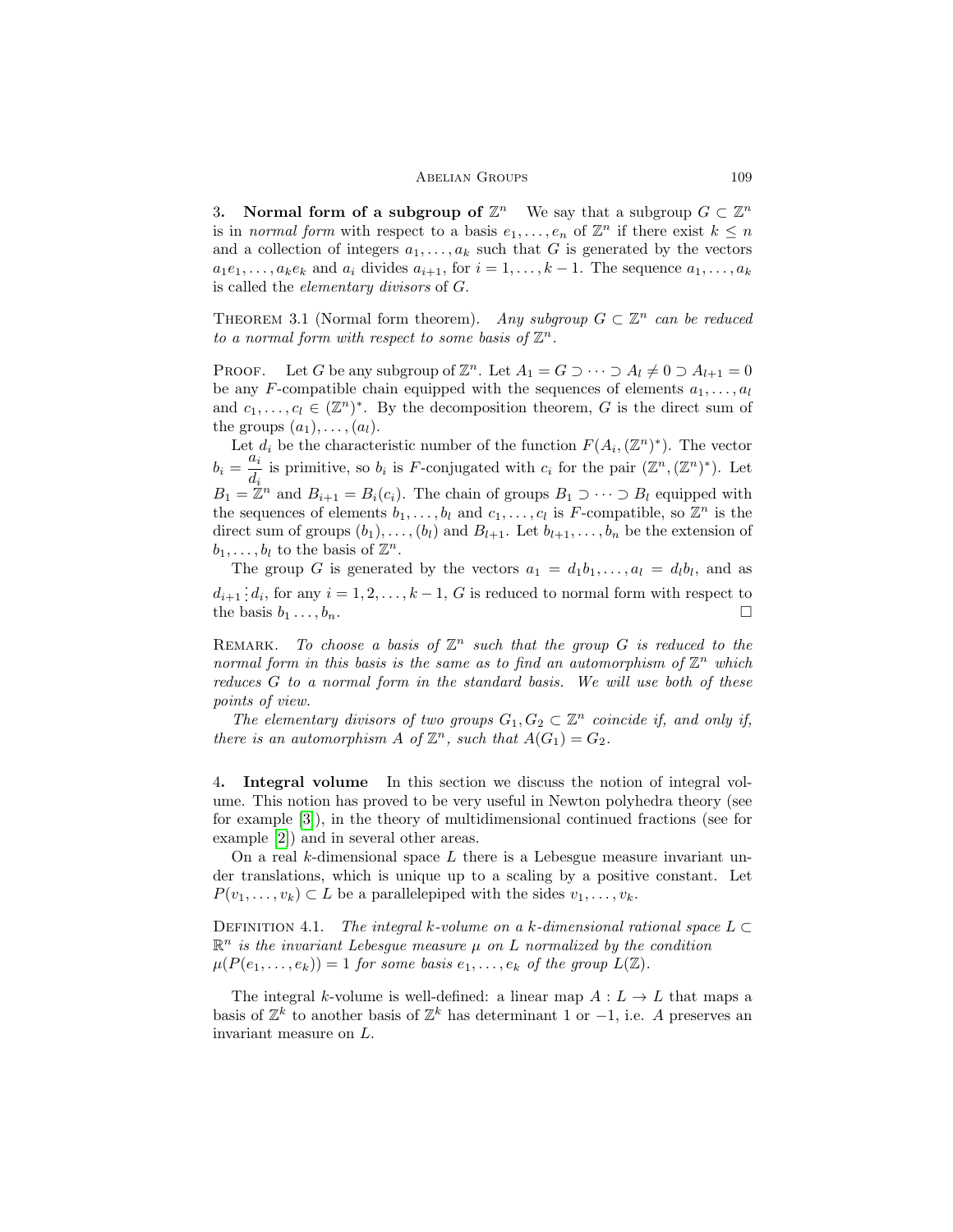### 110 LEONID MONIN

The *integral length* of the vector  $v \in \mathbb{Z}^n$  is by definition the integral 1-volume of the segment  $P(v)$  containing the points  $\lambda v$  for  $0 \leq \lambda \leq 1$ . It is easy to see that the integral length of  $v \in \mathbb{Z}^n$  is equal to:

- (1) the number of points  $x \in \mathbb{Z}^n$  that can be represented in the fom  $x = \lambda v$  for  $0 \leq \lambda < 1$ ;
- (2) the number of elements of finite order in the group  $\mathbb{Z}^n/G$ , where G is the group generated by  $v$ ;
- (3) the greatest common divisor of the coordinates of  $v$  with respect to some basis of  $\mathbb{Z}^n$ .

Theorem 4.2 below generalizes these facts. To formulate it, we need the following observation. If  $e_1, \ldots, e_n$  is the standard basis of  $\mathbb{R}^n$ , then the multi-vectors  $e_{i_1} \wedge \cdots \wedge e_{i_k}$ , where  $1 \leq i_1 < \cdots < i_k \leq n$ , form a basis of  $\Lambda^k \mathbb{R}^n$ . The group  $\Lambda^{\bar{k}}\mathbb{Z}^n$  is the standard integer lattice of  $\Lambda^k\mathbb{R}^n$  with respect to this basis.

THEOREM 4.2. Assume that then vectors  $v_1, \ldots, v_k \in \mathbb{Z}^n \subset \mathbb{R}^n$  are linearly independent over  $\mathbb Q$ , and let  $L$  be the rational space spanned by them. The integral k-volume of the parallelepiped  $P(v_1, \ldots, v_k) \subset L$  is equal to:

- (i) the number of points  $x \in \mathbb{Z}^n$  that can be represented in the form  $x = \lambda_1 v_1 + \lambda_2 v_2$  $\ldots + \lambda_k v_k$ , where  $0 \leq \lambda_i \leq 1$ ,  $i = 1, \ldots k$ ;
- (ii) the number of elements of finite order in the group  $\mathbb{Z}^n/G$ , where G is the group generated by  $v_1, \ldots, v_k$ ;
- (iii) the integral length of the vector  $v_1 \wedge \ldots \wedge v_k \in \Lambda^k \mathbb{Z}^n$ , or in other words the greatest common divisor of all coordinates of the vectors  $v_1 \wedge \ldots \wedge v_k$  with respect to some basis of  $\Lambda^k \mathbb{Z}^n$ .

PROOF. The quantities defined in  $(i) - (iii)$  are invariant under the action of automorphisms of the lattice  $\mathbb{Z}^n$ . Let us prove it for the third quantity. An automorphism A of the lattice  $\mathbb{Z}^n$  defines an automorphism  $\Lambda^m A$  of  $\Lambda^m \mathbb{Z}^n$ . As  $\Lambda^m A$  is an automorphism, it does not change integral length of vectors.

As all three quantities from Theorem 4.2 are invariant under the action of automorphisms of the lattice  $\mathbb{Z}^n$ , by the normal form theorem we can consider only collections in the normal form. For such collections the statement of the theorem is obvious.

The equality of the quantity in  $(i)$  and the integral volume of a collection of vectors can be proved in another way without using the normal form theorem.

LEMMA 4.3. Let vectors  $v_1, \ldots, v_m \in \mathbb{Z}^m \subset \mathbb{R}^m$  be linearly independent over  $\mathbb{Q}$ . Then the number of points  $x \in \mathbb{Z}^m$  that can be represented in a form  $x = \lambda_1 v_1 + \lambda_2 v_2$  $+ \ldots + \lambda_k v_k$ , where  $0 \leq \lambda_i < 1$ ,  $i = 1, \ldots k$ ,  $(n(v_1, v_2, \ldots, v_m))$  equals to the integer m-volume of the parallelepiped P generated by vectors  $v_1, v_2, \ldots, v_m$  $(Vol<sub>i</sub>(P)).$ 

**PROOF.** Denote by  $kP$  the image of the parallelogram P under the homothety with coefficient  $k$ . The number of all integer points inside  $kP$  asymptotically for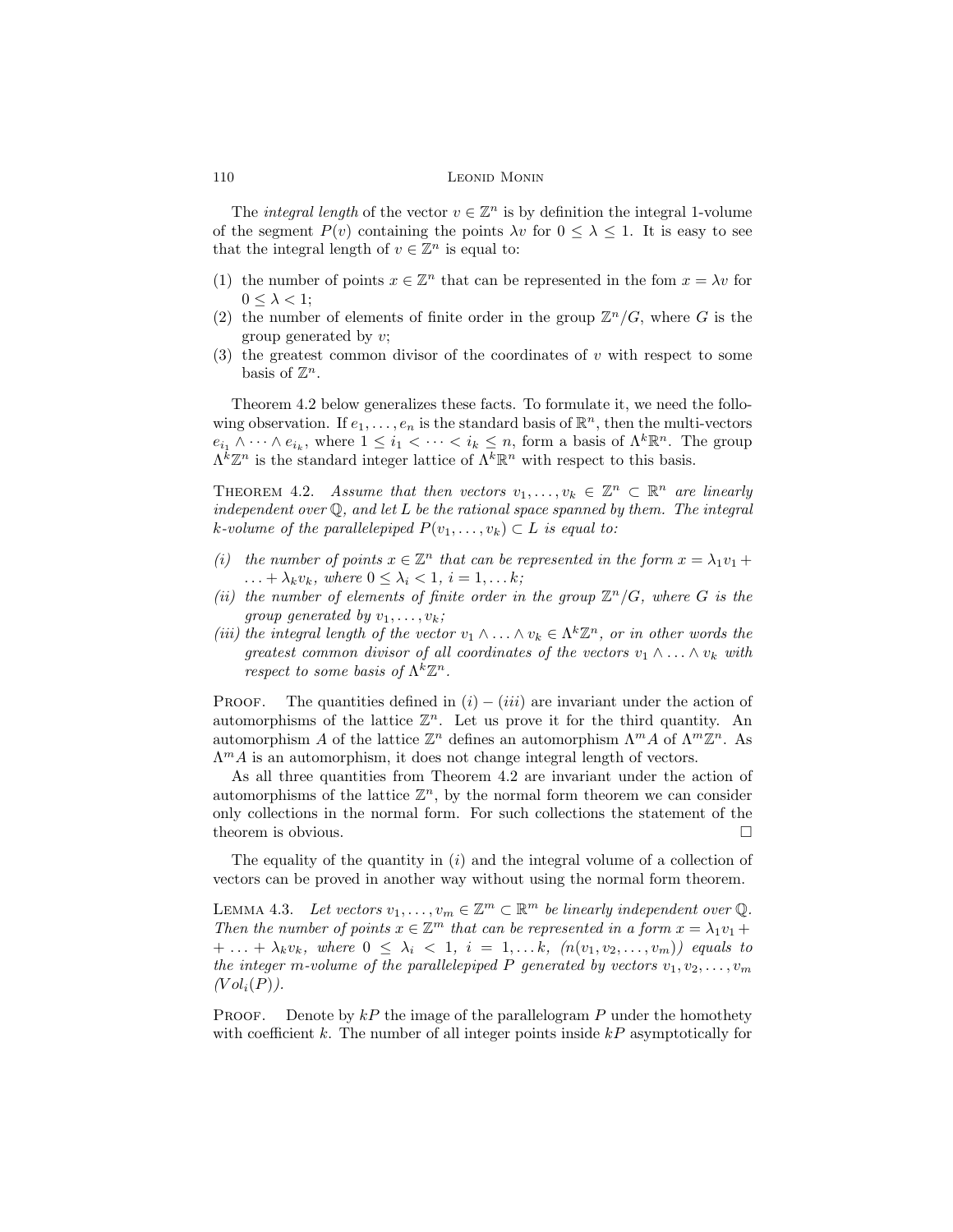k tends to infinity equals to the  $k^mVol_i(P)$  and asymptotically equals to  $k^mn(P)$ (see picture below). Therefore  $n(P) = Vol<sub>i</sub>(P)$ .



5. Geometry of  $\mathbb{Z}^n$  and normal form theorem Consider the following problem:

PROBLEM 5.1. Let  $V \subset \mathbb{Z}^n$  be a given set. Find the elementary divisors of the group  $G(V)$  generated by V.

For a finite set V an algorithm of reduction of the integer matrix which has vectors from  $V$  as columns to Smith normal form gives a reduction of the group  $G(V)$  to normal form. Therefore, Smith's theorem solves the problem.

The theorem below provides an algorithmic solution of this problem without finding the basis with respect to which  $G(V)$  is reduced to a normal form, and explains the geometrical meaning of the elementary divisors of  $G(V)$ .

THEOREM 5.2. Let  $a_1, \ldots, a_k$  be the elementary divisors of  $G(V)$ . Then for any  $1 \leq l \leq k$  the product  $\prod_{i=1}^{l} a_i$  is equal to the greatest common divisor of integral l-volumes of all l-dimensional parallelepipeds with sides belonging to V .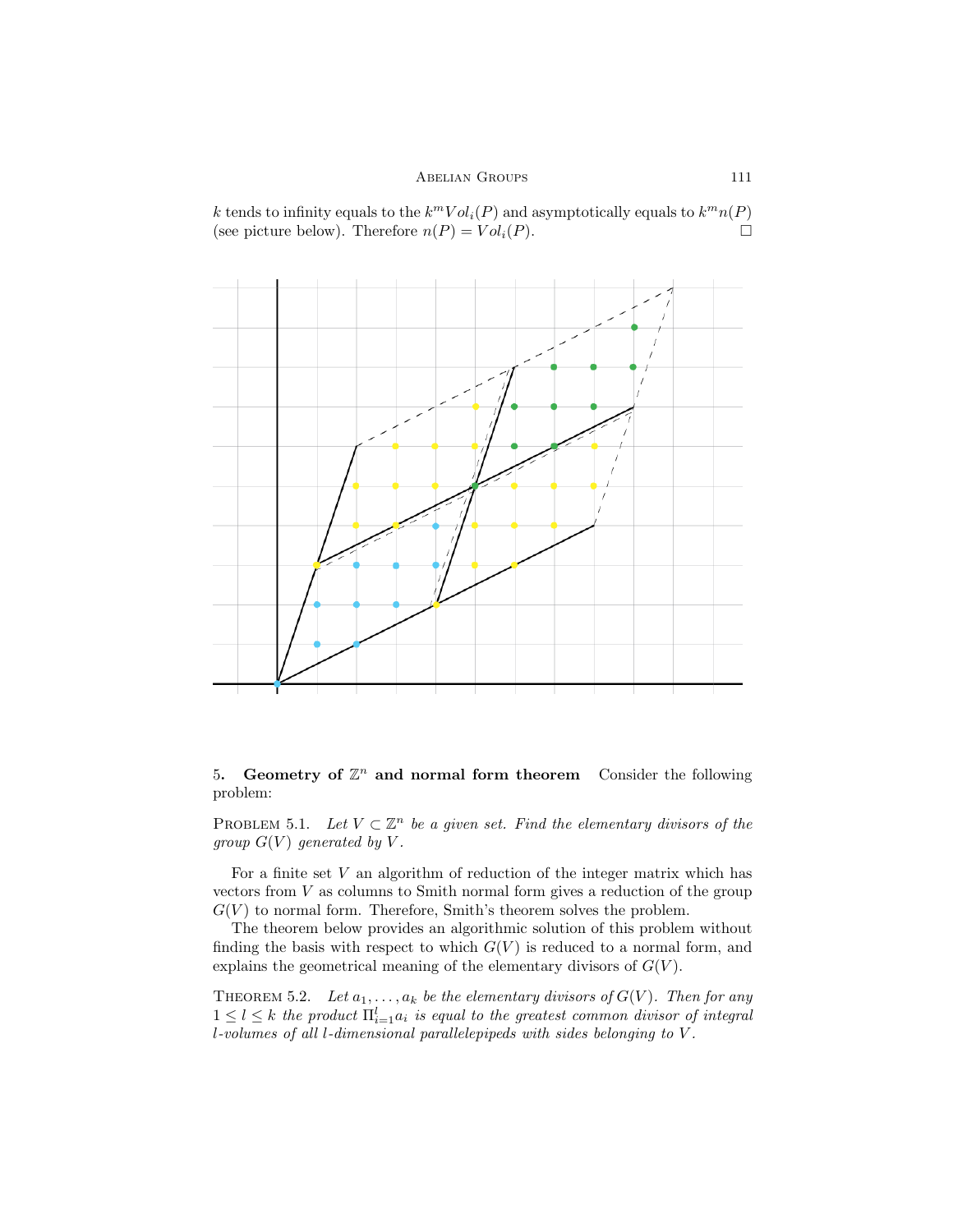#### 112 LEONID MONIN

PROOF. The theorem immediately follows from the normal form theorem. Indeed, for a group in the normal form the statement of the theorem is clear, but  $G(V)$  can be reduced to the normal form by a lattice automorphism, which does not change the integral volume of the collection of vectors.  $\Box$ 

6. Classification of the finitely generated abelian groups The following theorem is classical (see [\[1\]](#page-7-3) for example).

THEOREM 6.1 (Classification theorem). Any finitely generated abelian group  $G$ is isomorphic to a group:

$$
(\mathbb{Z}/b_1\mathbb{Z})\oplus(\mathbb{Z}/b_2\mathbb{Z})\oplus\ldots\oplus(\mathbb{Z}/b_l\mathbb{Z})\oplus\mathbb{Z}^k,
$$

where  $b_i$  divides  $b_{i+1}$  for any  $1 \leq i \leq l-1$ .

PROOF. The group G is isomorphic to the factor group  $\mathbb{Z}^n/G_f$ , where  $G_f$  is a subgroup of  $\mathbb{Z}^n$  generated by relations on the generators of G. The group  $G_f$ can be reduced to the normal form in some basis of  $\mathbb{Z}^n$ .

Let  $a_1, \ldots, a_m$  be the elementary divisors of  $G_f$ . Assume that  $a_1 = \ldots = a_s = 1$ , and  $a_{s+1} \neq 1$ . Then,  $G \cong \mathbb{Z}^n/G_f$  is isomorphic to a group:

$$
(\mathbb{Z}/b_1\mathbb{Z}) \oplus (\mathbb{Z}/b_2\mathbb{Z}) \oplus \ldots \oplus (\mathbb{Z}/b_l\mathbb{Z}) \oplus \mathbb{Z}^k,
$$

where the numbers  $b_1, \ldots, b_l$  and k can be found as follows. First of all  $l = m-s$ , then for  $1 \leq i \leq l = m - s$ ,

$$
b_i = a_{i+s}, \quad k = n-m.
$$

 $\Box$ 

Therefore, Theorem 5.2 also solves the following problem.

PROBLEM 6.2. Find the numbers  $b_1, \ldots, b_l$  and k for an abelian group G defined by a given set of generators  $e_1, \ldots, e_n$  and by a given set V of relations between them.

Let us consider two examples of applications of Theorem 5.2.

EXAMPLE 6.3. Let  $V = \{v_1 = (-1, -1, -6), v_2 = (2, 0, 2), v_3 = (3, -1, -2)\} \in \mathbb{Z}^3$ . Find the elementary divisors of the group  $G(V)$  generated by  $V$ .

Note that  $\Lambda^2 V = \{v_1 \wedge v_2 = (-2, 4, -2), v_1 \wedge v_3 = (4, 20, -4), v_2 \wedge v_3 = (-2, 10, 2)\}\$ and  $\Lambda^3 V = \{v_1 \wedge v_2 \wedge v_3 = 0\}$ . Hence the elementary divisors of the group  $G(V)$  are  $a_1 = 1, a_2 = 2$ . Indeed, in the basis  $e_1 = (-1, -1, -6), e_2 = (1, 0, 1),$  $e_3 = (-1, -1, -5)$  the group  $G_V$  is generated by vectors  $e_1$  and  $2e_2$ .